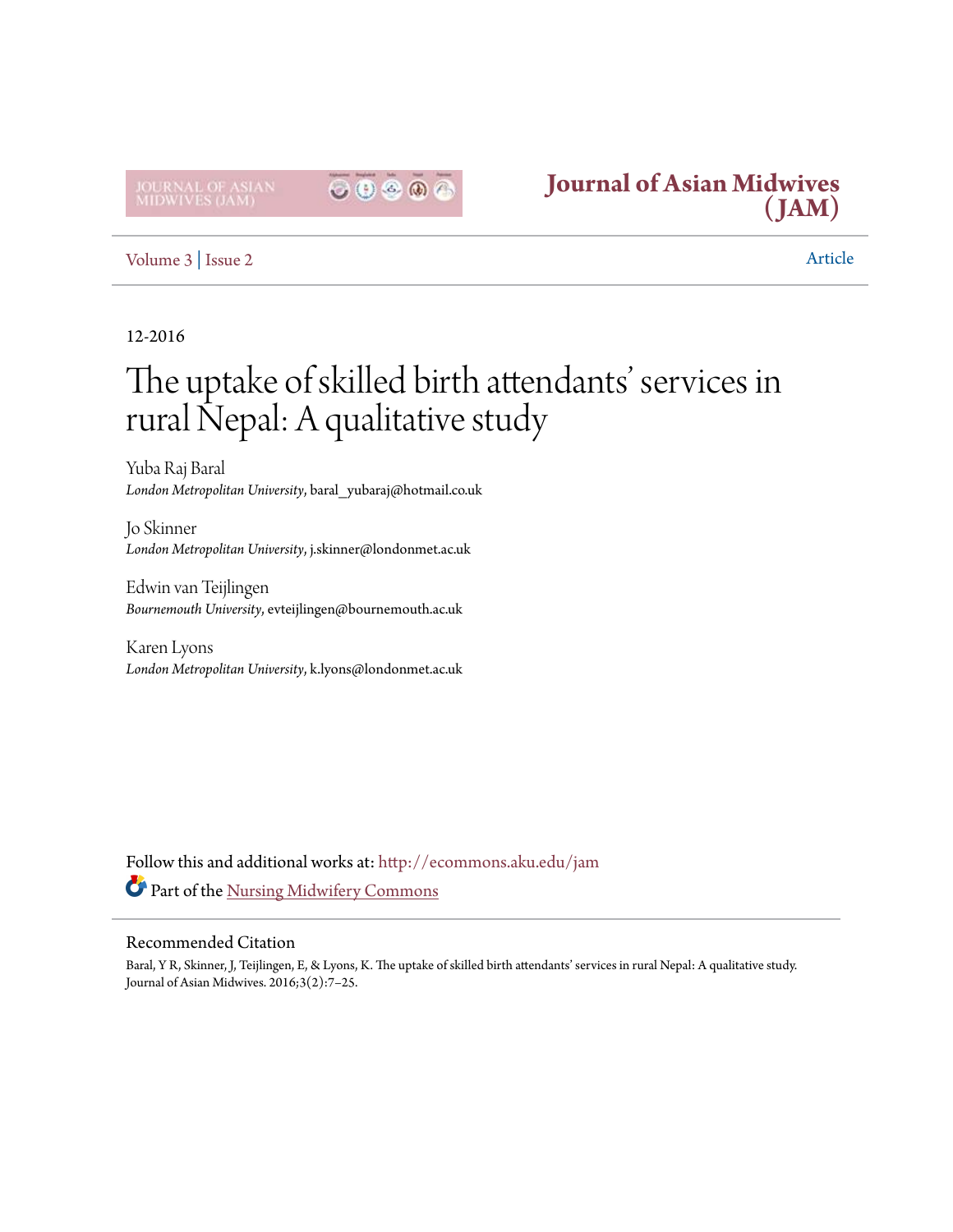# **The uptake of skilled birth attendants' services in rural Nepal: A qualitative study**

<sup>1</sup>Yuba Raj Baral, <sup>2</sup>Jo Skinner, <sup>3</sup>Edwin van Teijlingen, <sup>4</sup>Karen Lyons

- 1. \*PhD scholar at Faculty of Humanities and Social Sciences, London Metropolitan University, Email: baral\_yubaraj@hotmail.co.uk
- 2. Head of School of Social Professions, London Metropolitan University, **Email:** j.skinner@londonmet.ac.uk
- 3. Professor in Reproductive Health [Research,](file://///research) Bournemouth University, **Email:** evteijlingen@bournemouth.ac.uk
- 4. Professor in International Social Work, London Metropolitan University, **Email:** k.lyons@londonmet.ac.uk **\*Corresponding Author:** Yuba Raj Baral

## **Abstract**

*Aim and objective:* The general aim of this research was to explore why women do or do not want to uptake Skilled Birth Attendants' (SBAs) services during childbirth. The objective was to explore the factors affecting the uptake of SBAs' services during childbirth in rural Nepal.

*Methods:* Semi-structured interviews were conducted. The data were analysed using thematic analysis.

*Setting:* The fieldwork was conducted in a rural area, in a western hill district of Nepal.

*Participants:* Interviews were conducted with 24 married women aged 18-49, who had given birth during the three years prior to the time of interview. Sixteen women were SBA users and eight were non-SBA users. Eight relatives, such as husbands, and parents-in-law were also interviewed as key informants.

*Findings:* Four themes were identified as affecting the uptake of skilled care during childbirth: (1) Women's individual characteristics; (2) Choice of, and access to, SBA services; (3) Cultural practice, gender role and decision making; and (4) Attitude and quality of SBAs and the hospital environment.

*Conclusion:* A wide range of factors affect the uptake of SBAs services. These include: lack of SBAs in rural areas; women's autonomy; difficult terrain; widespread poverty and illiteracy; limited resources and traditional and cultural attitudes; and gender factors. However, to date, women's experiences and preferences have been overlooked in service design and development. There is a need for specific maternity service development, based on women's experiences and perceptions. The establishment of a fully trained cadre of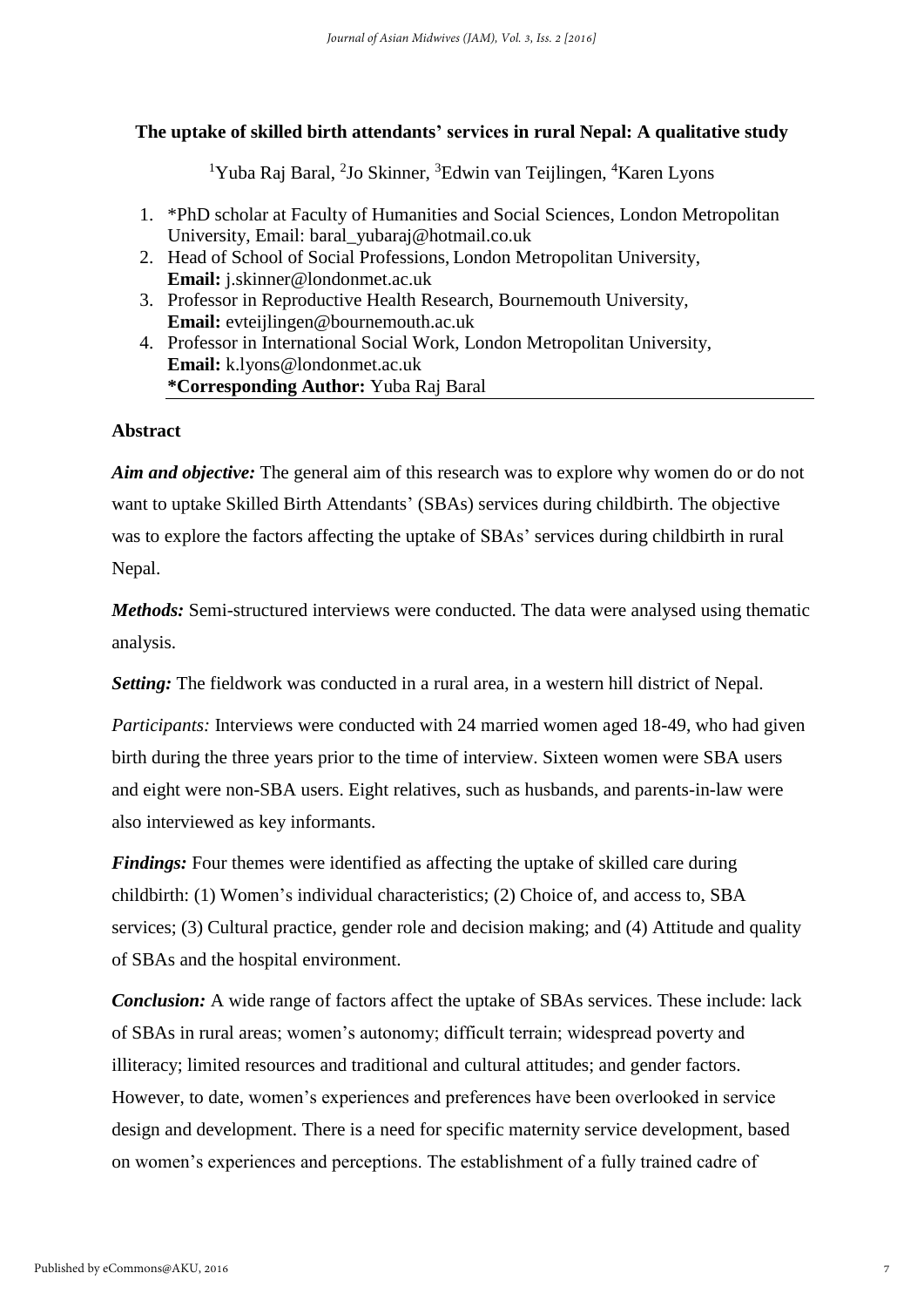midwives, operating according to a professional code of ethics, could improve the quality of care in the existing health care facilities.

**Keywords:** *Skilled birth attendants, Nepal, South Asia*.

#### **Background**

In the late 1990s, the Millennium Development Goal (MDG) 5 included two indicators for monitoring progress towards reduction in maternal mortality. The goal was to reduce the maternal mortality ratio (MMR) by three quarters between 1999-2015, and increase the proportion of deliveries carried out with the assistance of skilled health personnel.<sup>1</sup> Including the latter was important because complications during pregnancy and childbirth are a leading cause of death and disability in women in Low-Income Countries (LICs). 2

Koblinsky and colleagues found that the presence of Skilled Birth Attendants (SBAs) during pregnancy and childbirth significantly reduced maternal morbidity and mortality.<sup>4</sup> An SBA is an accredited health professional and includes midwives, nurses, and doctors, or nurses who have been trained in managing normal (uncomplicated) pregnancies, childbirth, and the immediate postnatal period, as well as the identification, management, and referral of complications in women and newborns.<sup>3</sup> The United Nations has noted that in many lowincome countries the levels of maternal morbidity and mortality have declined during the last decade due to improvement in awareness, education, and access to health services.<sup>2</sup>

However, complications during pregnancy and childbirth remain one of the major public health problems and 99% of pregnancy associated deaths occur in  $LICs<sup>1</sup>$ . A recent estimate suggests that 289,000 maternal deaths worldwide occur every year, and most of these could be prevented with the availability of SBAs.<sup>5,6</sup> Increasing the proportion of births attended by a skilled person is one of the important indicators in the reduction of maternal mortality, as declared by MDG 5, but the availability of SBAs is low in many developing countries, including Nepal.<sup>5</sup> Importantly, there are proportionally fewer SBAs in the LICs, where significant numbers of women give birth without the help of SBAs.<sup>1</sup>

The most recent MMR in Nepal is 170/100,000 live births.<sup>2</sup> This shows a significant reduction in MMR, from 281/100,000 during the 2006 to 2011 period; although, globally, it is still one of the higher MMRs.  $2.7$  This could be because of increase in literacy rate, reduction in poverty, and a decrease in the gender gap, all of which have impacted the shaping of SBA uptake in Nepal. Although the use of SBAs has increased almost threefold, from 13% in 2001 to 36% in 2010, three quarters of births still take place at home, many

8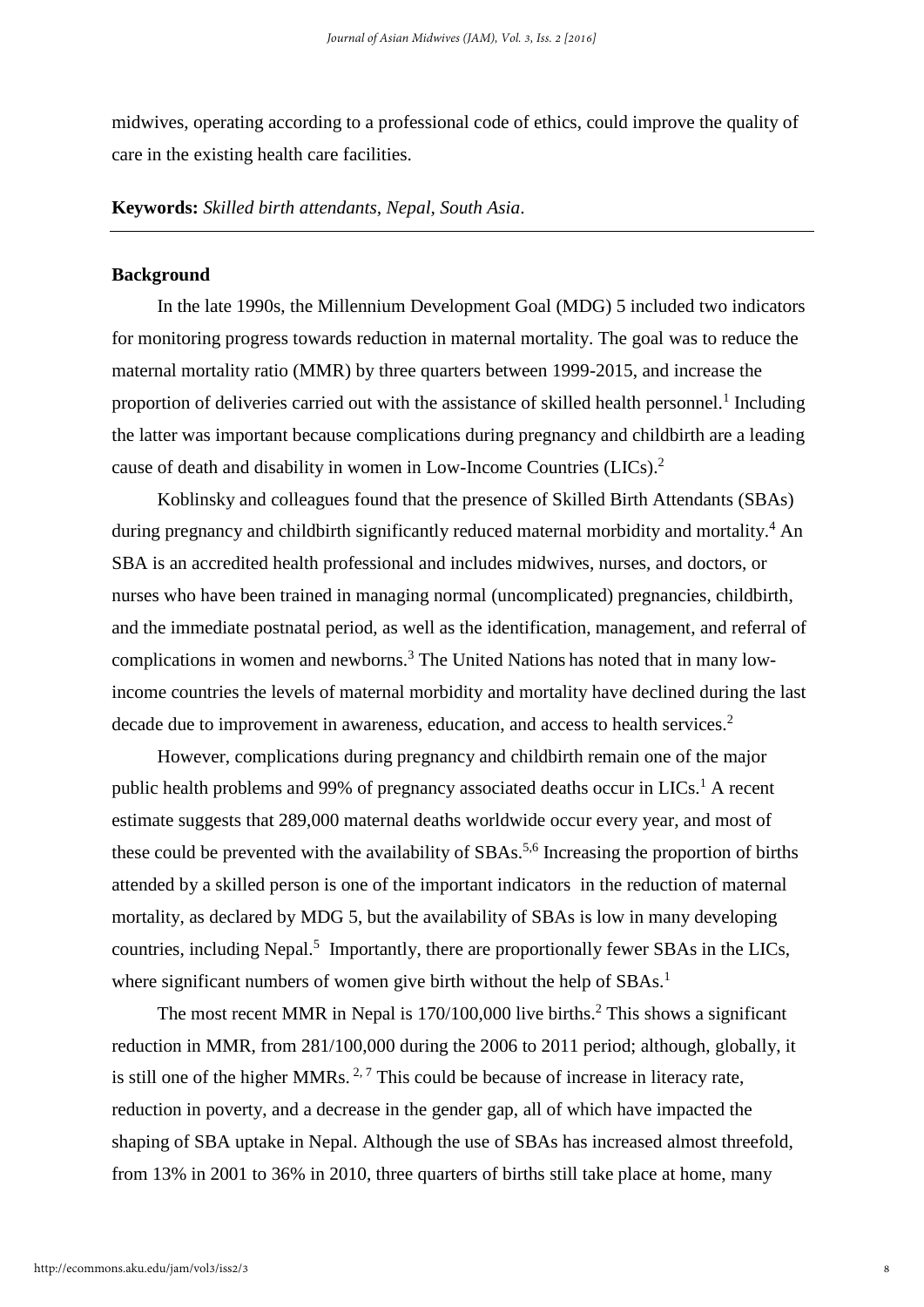without the presence of an SBA.<sup>9</sup> However, under-utilisation of SBA services is one of the factors among many contributing to high MMRs in Nepal.

In the last decade, the reduction in maternal mortality in Nepal has been attributed to a number of factors, including: a decline in the total fertility rate, increased age of marriage, legalisation of abortion, increase in the use of family planning methods, improved antenatal and postnatal care, and immunisation and awareness programmes. <sup>8</sup> Due to an increase in the educational level, more women are more likely to be able to discuss the importance of contraception with their partners or family members. Moreover, girls spend more years in school, which impacts their lives in many ways, including raising their awareness about women's reproductive rights, thereby increasing the likelihood of being able to make decisions about their own health.<sup>2</sup> We would like to add here that underlying socio-economic factors, such as the increasing number of young women in education, and the high proportion of men working abroad, have also contributed to the decline in MMR. However, major challenges still remain in reducing both maternal morbidity and mortality. Currently, in Nepal, one woman dies due to pregnancy-related causes every four hours.<sup>10</sup>

Transportation, distance, and road links to health facilities; geographical barriers; poor communication systems; inadequate numbers of SBAs; and lack of female maternity staff can all affect the uptake of  $SBAs'$  services.<sup>9,11-14</sup> The service delivery system and the lack of SBAs in rural areas; the poor physical infrastructure of the health facilities and lack of privacy, as well as women's socio-economic status; the lack of decision-making power and autonomy; and gender and cultural practices are further affecting SBA services uptake, as does the fact that midwifery is not recognised as an independent profession in Nepal.<sup>8, 15-19, 21</sup> The general aim of this study was to explore women's experiences and perceptions about why they want to or do not want to uptake SBA services during childbirth.

#### **Methods**

To explore women's experience and perceptions regarding SBA service uptake, this qualitative study comprised semi-structured in-depth interviews<sup>23</sup>, with (a) women who had recently given birth with a SBA services; (b) recent mothers who did not used a SBA; and (c) relatives involved in decision-making around maternity care, to explore factors affecting the uptake of SBA at the time of childbirth in rural Nepal.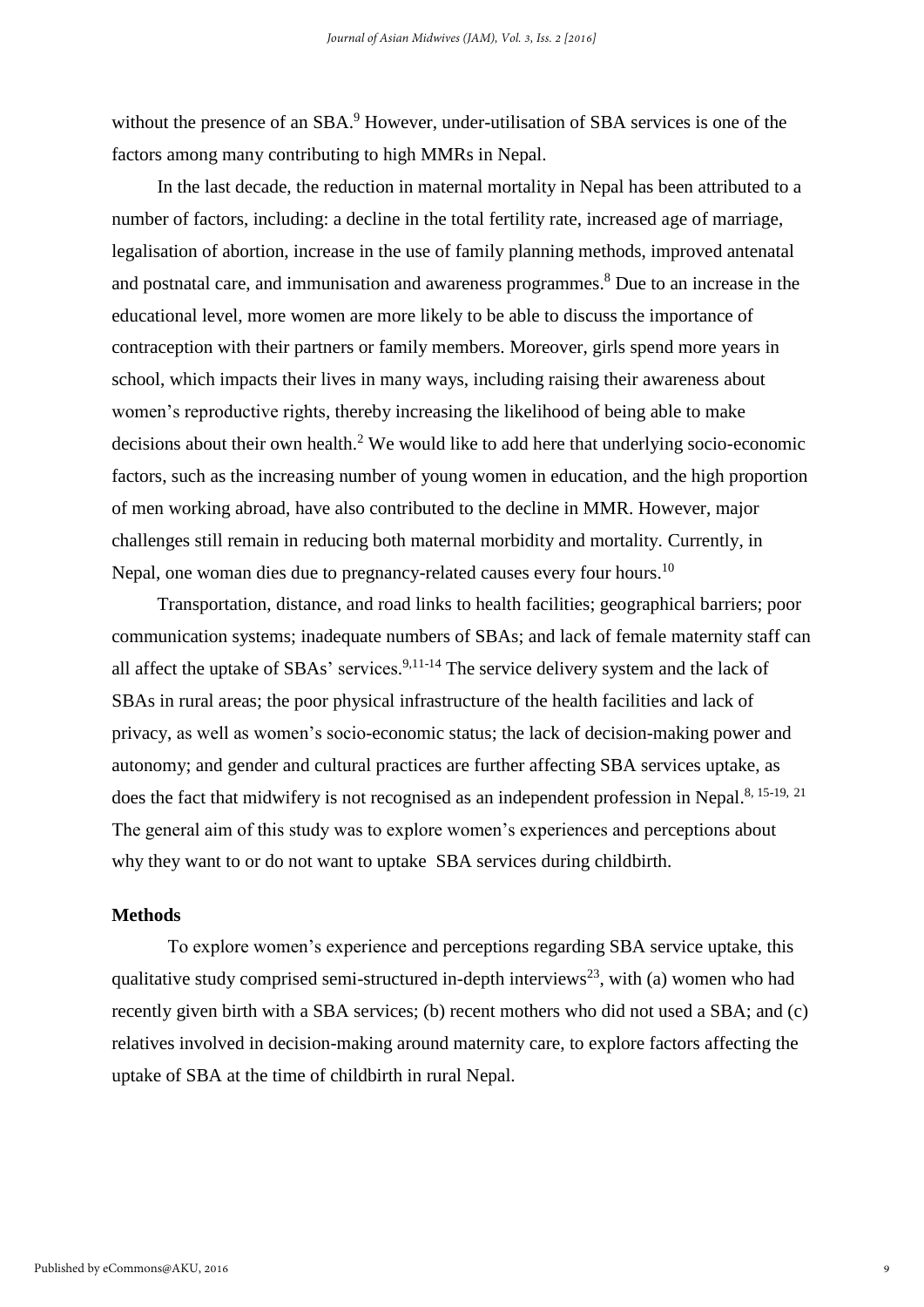#### **Setting**

The fieldwork was conducted in a rural area, west of the capital, Kathmandu. The study site was a Village Development Committee (VDC) in one of the 16 districts of the Western Development Region of Nepal. The VDC is the smallest unit of local government.<sup>20</sup> In terms of primary health services, this district has Maternal and Child Health Clinics (MCHC), Health Posts (HP), and Sub-Health Posts (SHP).

## **Participants**

Mothers aged 18-49 years, who had given birth during the past three years, were invited to take part. The reason for choosing a three-year period was to capture women's recollections of obstetric events and their labour and births while the events were still fresh and relevant to the local situation in maternity care.<sup>22</sup> Eight relatives (e.g. husbands, mothersin-law, and one father-in-law), who were involved in decisions about the birthing process, were also interviewed. Snowball sampling was used to identify participants.<sup>23</sup> Initially one female community health volunteer (FCHV) in the research village was asked to identify women in the local community who had recently had a baby. Then the women were asked to identify other possible participants who had recently given birth. If the last birth was more than three years ago, the women were not included in the study.

#### **Data collection and analysis**

The data were collected over a four-month period, in 2011, using an interview guideline in Nepali, by the first author and a female interviewer (both native Nepali speakers).<sup>24</sup>All interviews were digitally recorded and lasted from 30 to 45 minutes.<sup>25</sup> Threeday training was provided to a female interviewer by the first author.

Considering the cultural sensitivity, a female interviewer interviewed the women. Pilot interviews were conducted with three women from the study village by the first author and the female interviewer. <sup>26</sup> These interviews identified gaps in, for example, the way of asking a particular question, specific wording, or sitting arrangements.

#### **Data analysis**

The first author listened to the recorded interviews several times in order to familiarise himself with words used by the participants. They were first transcribed verbatim in Nepali and then translated into English.<sup>27</sup> Three transcripts were 'back translated' into Nepali by an outsider to ensure the accuracy of the translation.<sup>28</sup>Any issues that were unclear or ambiguous were discussed with the co-authors and resolved.<sup>29</sup> Thematic analysis identified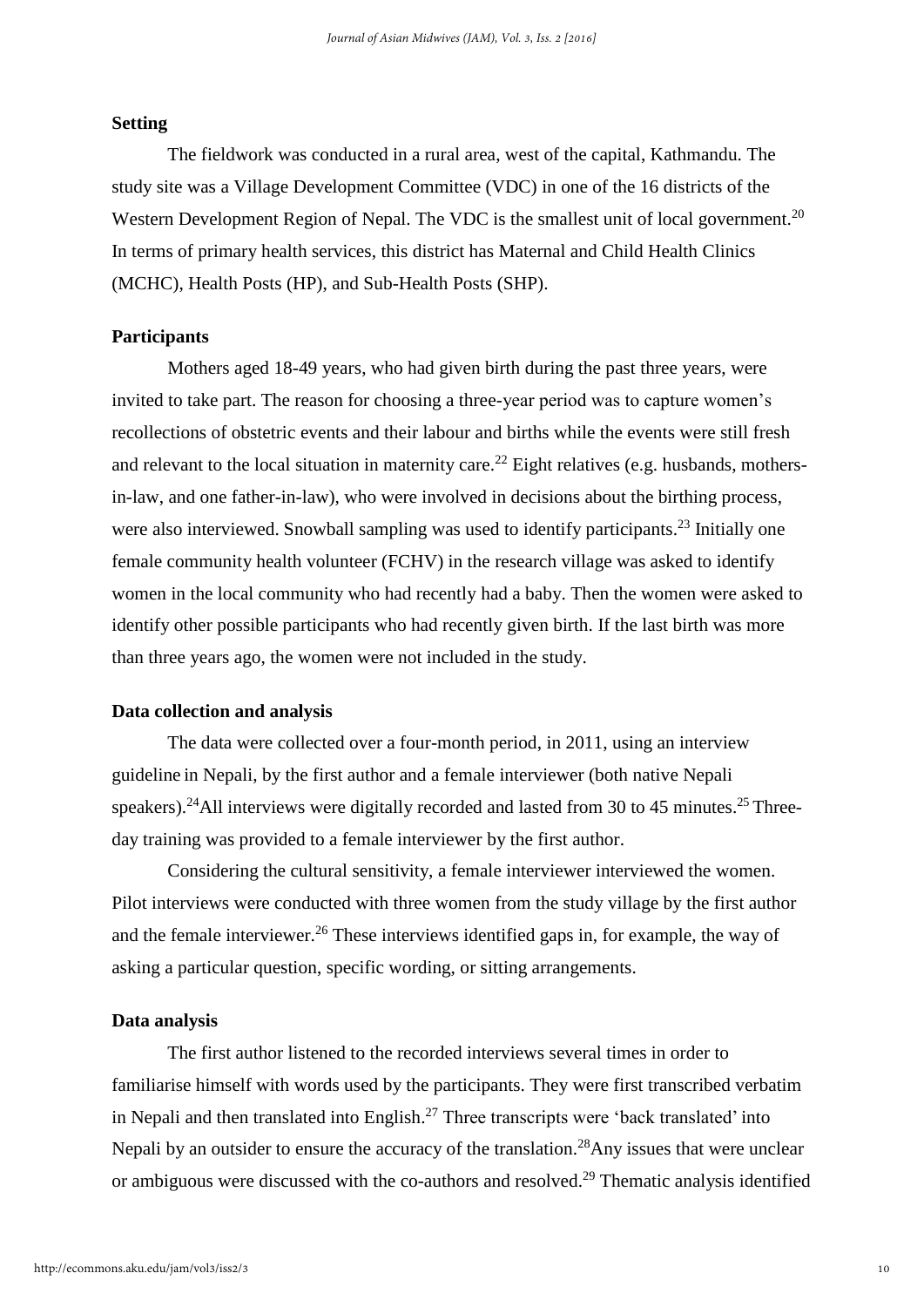patterns, categories and themes.<sup>30</sup> A series of discussion were also held with all the coauthors to verify the categories and themes.

#### **Ethical approval**

Ethical approval was obtained from the London Metropolitan University and the Nepal Health Research Council. Interviewees were informed that information would be kept secure and that they could withdraw from the interview at any time, and that their responses would remain anonymous. 24

# **Findings**

Altogether 24 married women who had given birth during the last three years, at the time of the interview, were included. Five mothers-in-law, two husbands and a father-in-law were also interviewed as key informants (Table 1). All were married; as it is rare to encounter an unmarried woman with children in Nepal. Relatively early marriage is the norm.

| <b>Variables</b>                  | <b>SBA</b> users | <b>SBA</b> non-users |  |
|-----------------------------------|------------------|----------------------|--|
|                                   | $(n=16)$         | $(n=8)$              |  |
| Age (in years)                    |                  |                      |  |
| 18-24                             | 10               | 3                    |  |
| 25-34                             | 5                | 5                    |  |
| $35+$                             | 1                |                      |  |
| <b>Caste</b>                      |                  |                      |  |
| Upper caste                       | 10               | 6                    |  |
| Lower caste                       | 6                | $\overline{2}$       |  |
| <b>Family living arrangements</b> |                  |                      |  |
| Extended                          | 11               | $\mathfrak{S}$       |  |
| Single                            | 5                | 3                    |  |
| Women's highest education         |                  |                      |  |
| level                             |                  |                      |  |
| 1-5 years                         | 5                | $\overline{2}$       |  |
| 6-10 years                        | 7                | 4                    |  |
| $SLC+$                            | 3                | $\overline{2}$       |  |
| Illiterates                       | 1                |                      |  |
| <b>Place of birth</b>             |                  |                      |  |
| Hospital                          | 16               | $\theta$             |  |
| Home                              |                  | 8                    |  |
| <b>Number of births</b>           |                  |                      |  |
| 1                                 | 8                | $\overline{c}$       |  |
| $\overline{c}$                    | 4                | 5                    |  |
| 3                                 | 4                | 1                    |  |

**Table 1: Socio-demographic characteristics of the participants (n=24)**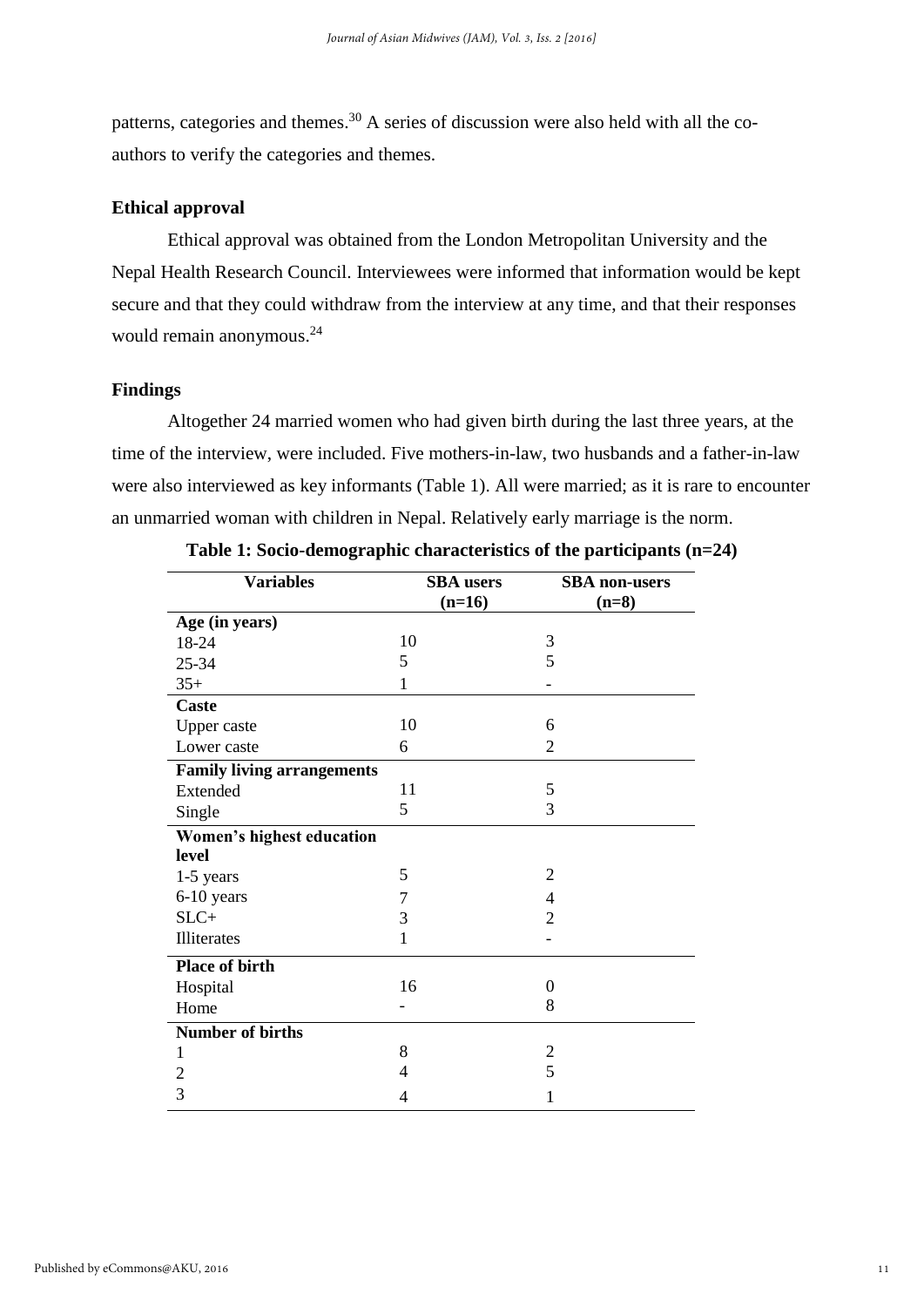| Men's education                                             | Literate (Husbands)              |  |  |  |  |  |  |  |  |
|-------------------------------------------------------------|----------------------------------|--|--|--|--|--|--|--|--|
|                                                             | Illiterate (Father-in-law)       |  |  |  |  |  |  |  |  |
| Age                                                         | Less than 40 yrs (Husbands)      |  |  |  |  |  |  |  |  |
|                                                             | More than 40 yrs (Father-in-law) |  |  |  |  |  |  |  |  |
| Socio-demographic characteristics of mothers-in-law $(n=5)$ |                                  |  |  |  |  |  |  |  |  |
| Mothers-in-law's education                                  | Literate                         |  |  |  |  |  |  |  |  |
|                                                             | Illiterate                       |  |  |  |  |  |  |  |  |
| Age                                                         | Less than<br>60                  |  |  |  |  |  |  |  |  |
|                                                             | More than 60                     |  |  |  |  |  |  |  |  |

|  |  |  |  |  |  | Table 2: Socio-demographic characteristics of men (n=3) |  |  |  |
|--|--|--|--|--|--|---------------------------------------------------------|--|--|--|
|--|--|--|--|--|--|---------------------------------------------------------|--|--|--|

The thematic analysis of the transcribed data identified four main themes affecting the uptake of skilled care: (a) women's individual characteristics; (b) choice and access to services; (c) culture, gender, and decision making; and (d) attitude and quality of SBA and the hospital environment.

# **a) Women's individual characteristics**

Younger women and those who had given birth to one or two children were more likely to use SBA services than those who had more than three children and/or were 30 years of age and over. One of the first-time mothers said:

''....It was my first delivery. I was too young to give birth at the age of 18. I know it was not an ideal age for delivery so I asked my husband to take me to the hospital for delivery'' (SBA user woman 1).

Women with positive previous birth experiences, such as having had a shorter labour, feeling less pain, and having no complications during the last birth, were less likely to use SBA services. They assumed that their next birth would be similar, for example, this woman said:

''....There was no problem and a very short labour for the first birth so I did not have any difficulty delivering at home. I thought this time would be the same but it was more painful and a longer labour than the first one'' (Non-SBA user woman 6).

Women who had faced some pregnancy-related complications during their last pregnancy were more likely to use SBA services. A woman with complications in her last pregnancy described: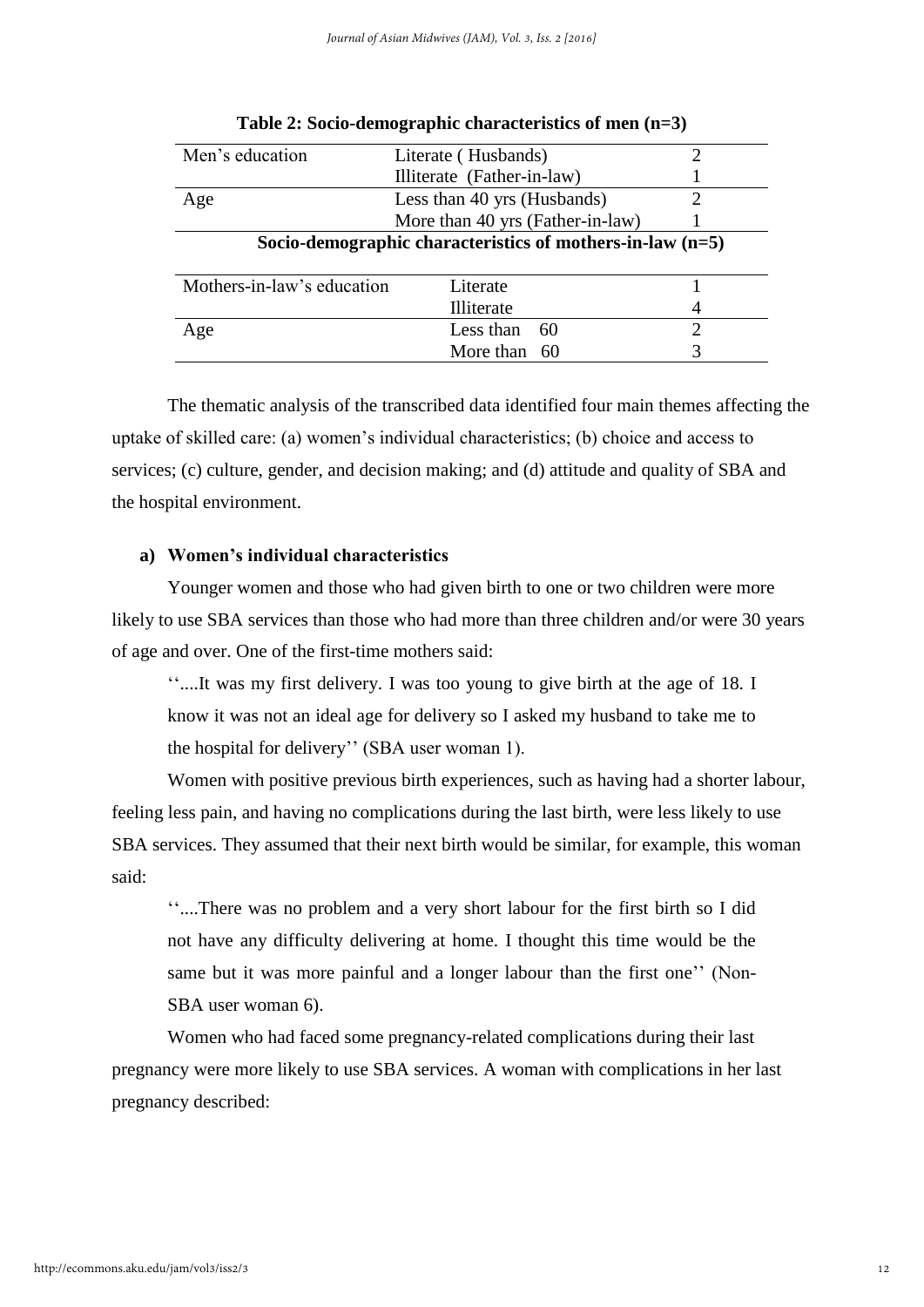''...I had one miscarriage before this birth. I had seven or eight antenatal check-ups altogether before I delivered the baby in the hospital'' (SBA user woman 16).

Women with less education and those who had left school early were less likely to be SBA service users. Most of the interviewees thought that educated mothers were more likely to use SBA. One non-SBA service user stated:

''....Girls are less educated and spend fewer years in school than the boys.

When the daughter menstruates for the first time parents are more worried about getting her married rather than sending her to school'' (Non-SBA user woman 1).

Women interviewed reported that their main employment was unpaid housework and agriculture. Some women who had a paid job appeared to be more likely to use SBA services, for example:

''....I had a paid job during pregnancy. I earned Nepali Rupees (NRs) 150-200 a day. I didn't depend on anyone for money to go to the hospital for pregnancy check-ups'' (SBA user woman 4).

Conversely, one woman who was not involved in paid employment stated:

''....I had to ask for money from family members to go to the hospital for antenatal check-ups. I did not like that because I had to justify everything to them when asking for money'' (Non-SBA user woman 6).

Almost all thought that higher caste women made more use of SBA services, as one woman explained:

''....lower caste women have a higher rate of home delivery, without the help of skilled health professionals, in this area because they are poor and uneducated'' (SBA user woman 2).

#### **b) Choice and access to SBAs**

Rural women in remote villages faced numerous problems in accessing appropriate maternity care. Lack of public transport services and poor rural roads made using SBA services difficult. A woman complained:

''The road condition was so poor. It was more difficult and painful to travel by bus on this poor road. Bumpy roads create a lot of jerks during travel, so it was easier to walk rather than to go by bus'' (SBA user woman 11).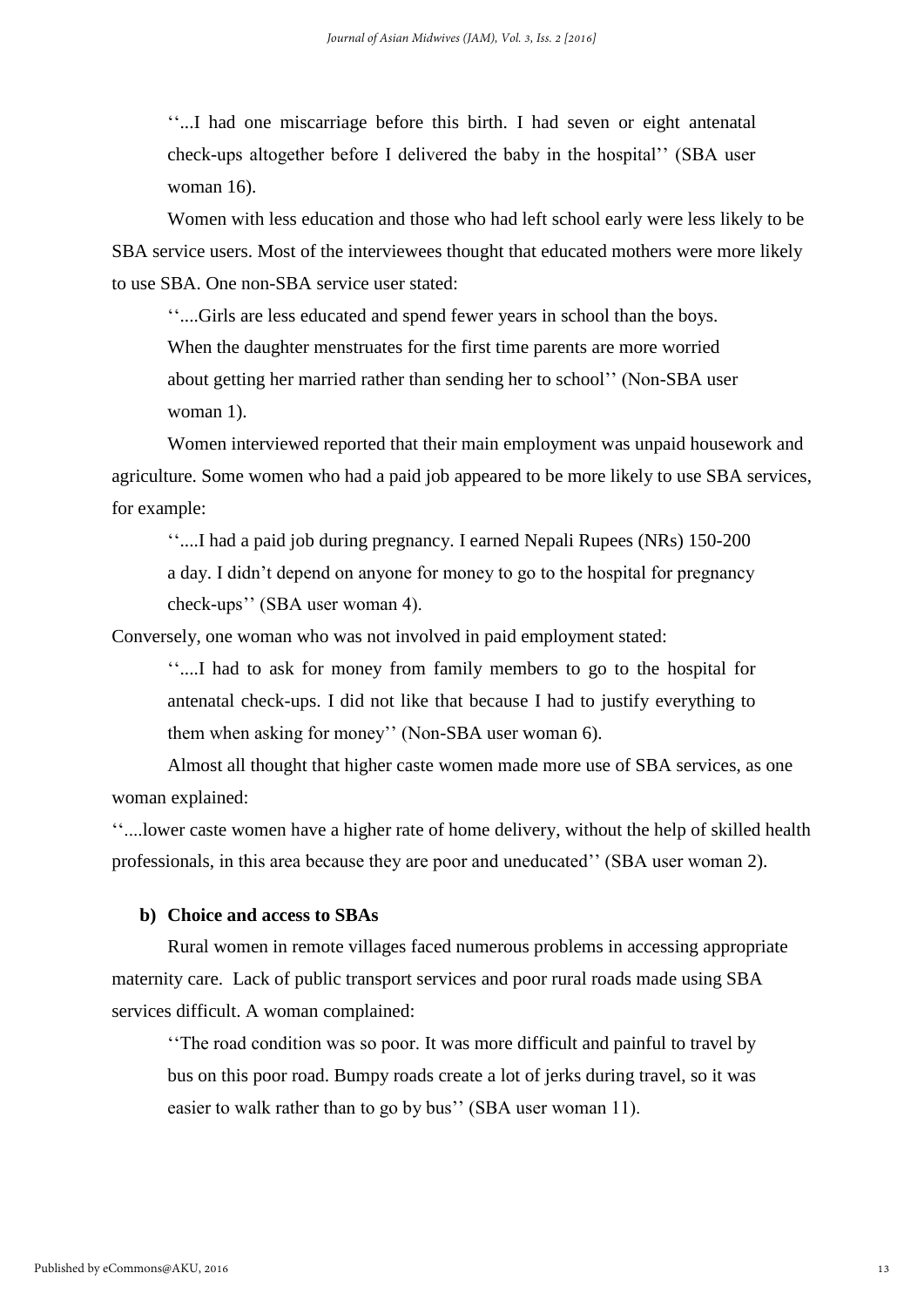Another woman described her reasons for non-use of SBA services:

''Men carried me in a Jhulungo (a traditional stretcher made from wood and blankets).The hospital is too far to go. It takes nearly 3-4 hours to reach so I decided to deliver at home this time'' (Non-SBA user woman 7).

Poor infrastructure in the health facility (e.g. lack of beds for labour and after delivering the baby, poor sanitation/hygiene including poor waste disposals, noise or lack of light and long-waiting times) make women less likely to use the services of SBAs. A woman reported:

....The labour and delivery room of the hospital was dirty, unclean, and smelly; blood and water spots on the floor. There were no lights in the room and not enough running water for washing and cleaning. The labour room in the hospital was crowded and there were not enough beds for sleeping after childbirth (SBA user woman 5).

The women stated that they had no genuine alternative local facilities for childbirth. Traditional birth attendants and community health assistants were the only persons supporting women during childbirth in the village. One woman said:

''There is a Health Post in the centre of the village. However, I heard from others that there are no qualified nurses (midwives). If women have any problem they have to go to the city'' (SBA user woman 1).

Some of the women mentioned that it was difficult to find a large sum of money for childbirth in hospital. A woman stated:

''I spent about NRs 6,000 including transportation costs for the hospital birth. It is expensive and difficult to manage SBA services for poor people like us. My husband did not work for a week due to the hospital delivery'' (SBA user woman 3).

Likewise, a husband described both direct and indirect costs of a hospital birth with an SBA: More than half of the costs go on transportation. The cost of delivery in hospital is nearly NRs 6,000 to 7,000. The average monthly income is 8,000 to 9,000 NRs if you work as a labourer. There are extra costs for hospital delivery, like food, clothes, accommodation for persons who accompany the mother (Husband 2).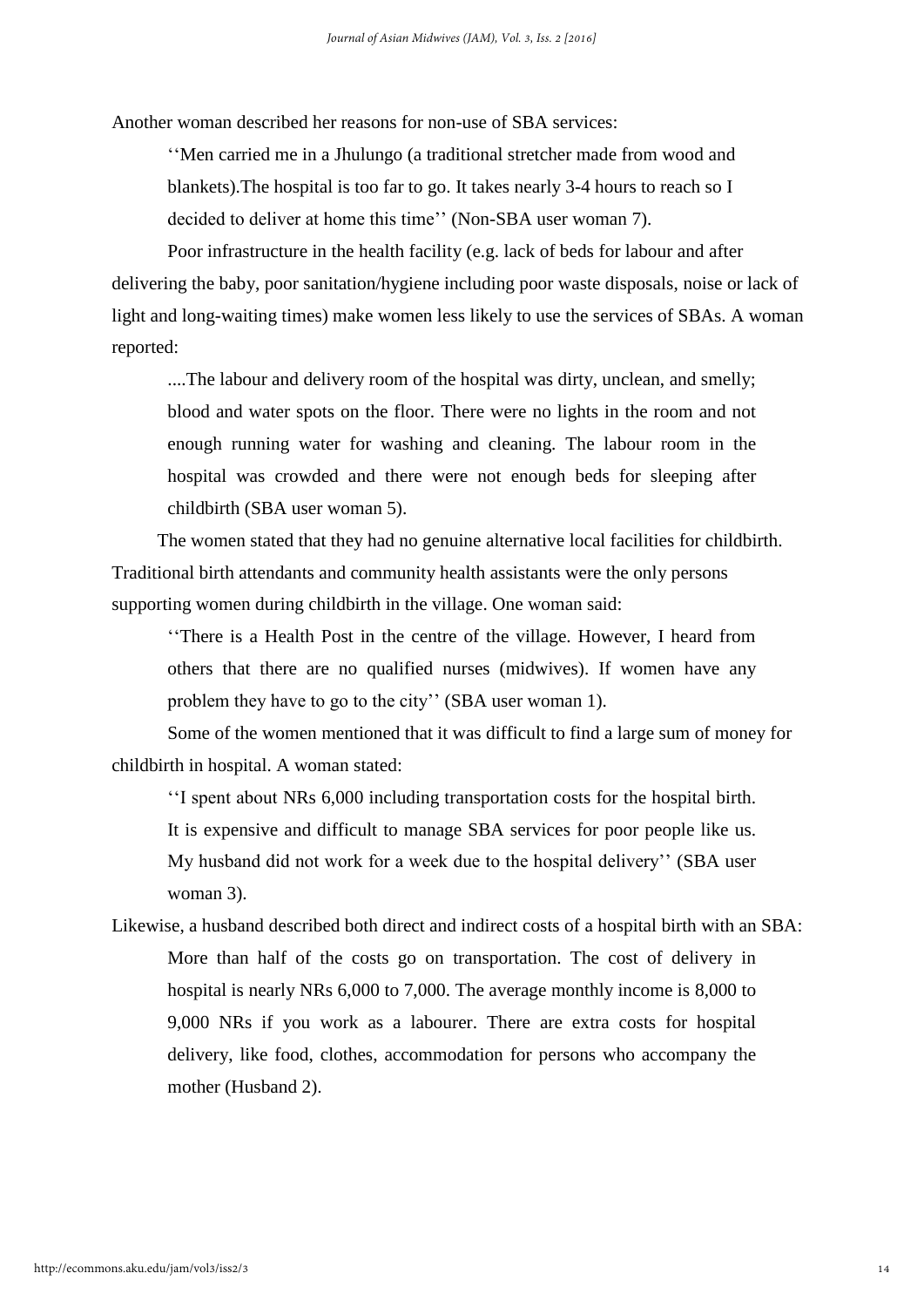#### **c) Culture, gender, and decision making**

Women living in a nuclear family (household with parents and their children, only with two generations) appeared to be more likely to be involved in decision-making than women living in an extended family, (households with two/three or more related adults and normally more than two generations). A woman who lived in an extended family said:

My mother-in-law always pressurised us to have a baby saying that we had had no children in our family for a long time. She wanted to see a grandchild, after pressure from the family we decided to have a baby at this early age (SBA user woman 2).

Likewise, a non-SBA service user woman living in an extended family lacked involvement in decision-making saying:

My husband was abroad during the delivery time. My parents-in-law didn't support me well. They made all the decisions about service use without asking me. I had to get permission from my mother-in-law for whatever I wanted to do. I never did anything without asking her (Non-SBA user woman 8).

Male family members had more influence in decision-making than females. An SBA non-user woman stated:

*...*In general, women do not work outside the house so they have to depend on the husband's income. People listen to men's voice more than women's in this society. If you need to borrow money, people trust a man more than a woman (Non-SBA user women 1).

A husband mentioned that childbirth is ''women's matter''. However, in the Nepalese patriarchal society, men have a major say in decision-making regarding women. He elaborated:

....Labour and delivery is a woman's matter. However, in our patriarchal society men have a big voice in the family. The men have more value than the women in this society in many ways. Most families have a male-headed household so he has a vital role in decision making for health seeking behaviour, education, travel, and work, etc *(*Husband 3).

Women whose husbands were in paid employment had a greater chance of involvement in the decision-making for service use. One woman described:

....there are positive impacts in the family if a husband has a paid job and independent income. The family members listen to your voice if your husband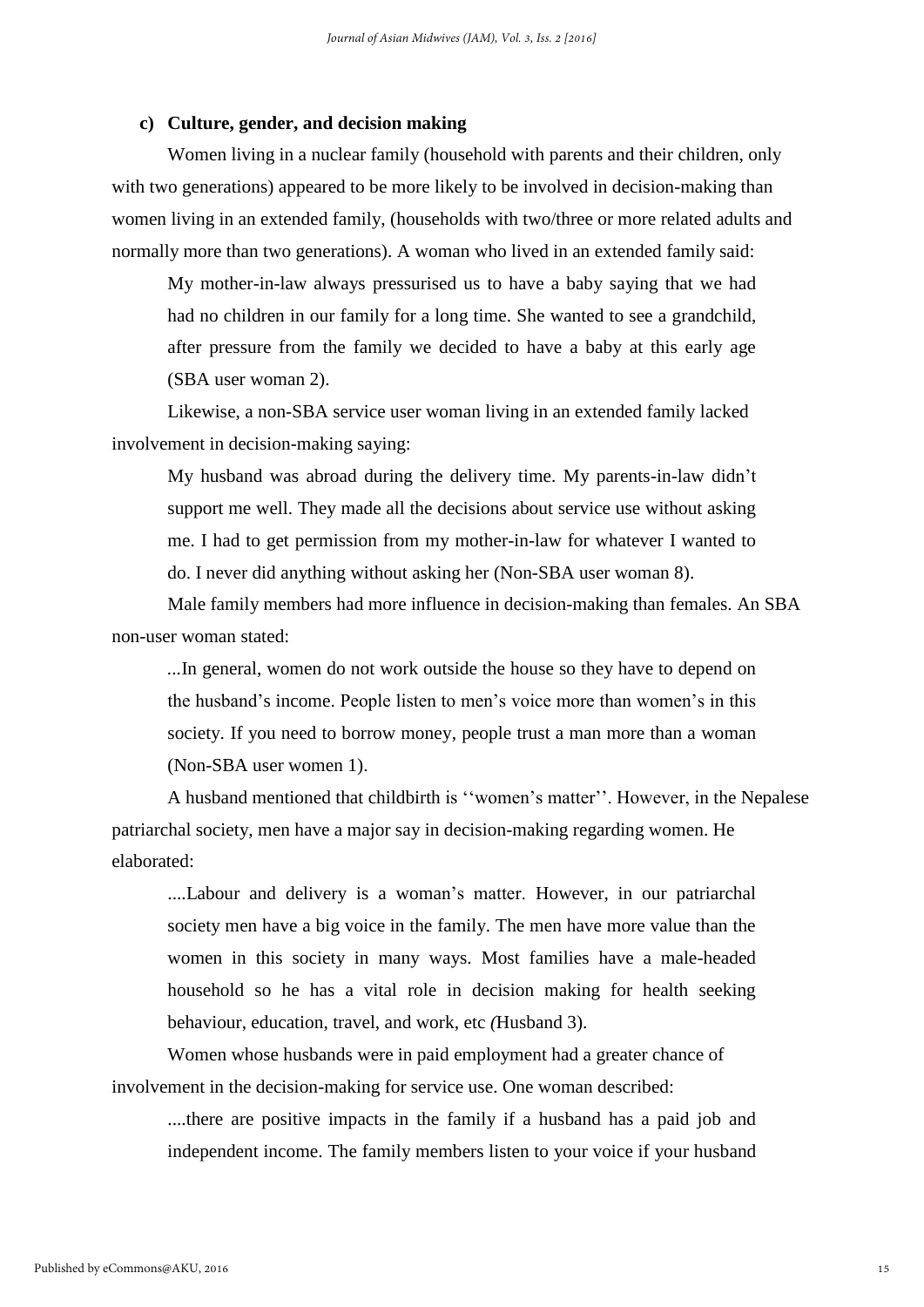has some income. The husband can persuade his parents in decision-making for SBA service use if he has a job and income (SBA user woman 5).

Another woman commented:

''My husband was unemployed when I was pregnant. He had no vital role in decision-making in the family. If he had had independent income, definitely he would be involved in decision-making'' (SBA user woman 11).

Traditionally and culturally, a mother-in-law has the main responsibility of caring for her daughter-in-law in pregnancy and childbirth. One mother-in-law stated:

"....Her first and second babies (addressing daughter-in-law) were born at home without any difficulties. Therefore, I decided not to take her to hospital for the third one'' (Mother-in-law 1).

Participants, irrespective of the socio-economic circumstances and family living arrangements reported that mothers-in-law had an influence on SBA use. A woman observed:

....In our society, concerning maternity services, for example, antenatal checkups or childbirth, the mother-in-law has a big influence due to her experience. It is easier to share problems with a mother-in-law. Husbands are mostly working outside the home so they do not know much about pregnancy care (SBA user woman 15).

The participants reported that the country's political situation was also a barrier to better health care services. For example, frequent strikes and the closure of the transportation system were barriers to reaching the hospital in time when in labour. A woman highlighted:

''....The political parties organised frequent Nepal bandhas (strikes) which made it more difficult to go to the hospital if labour occurred on that day'' (Non-SBA user woman 4).

Similarly, another woman, commenting on the effect of the political situation on service use explained:

....On the day of discharge from the hospital there was a Nepal bandha (strike) organised by the political parties. There were no transportation services at all due to that. We stayed with a neighbour in a rented room and went back home the next day (SBA user woman 3).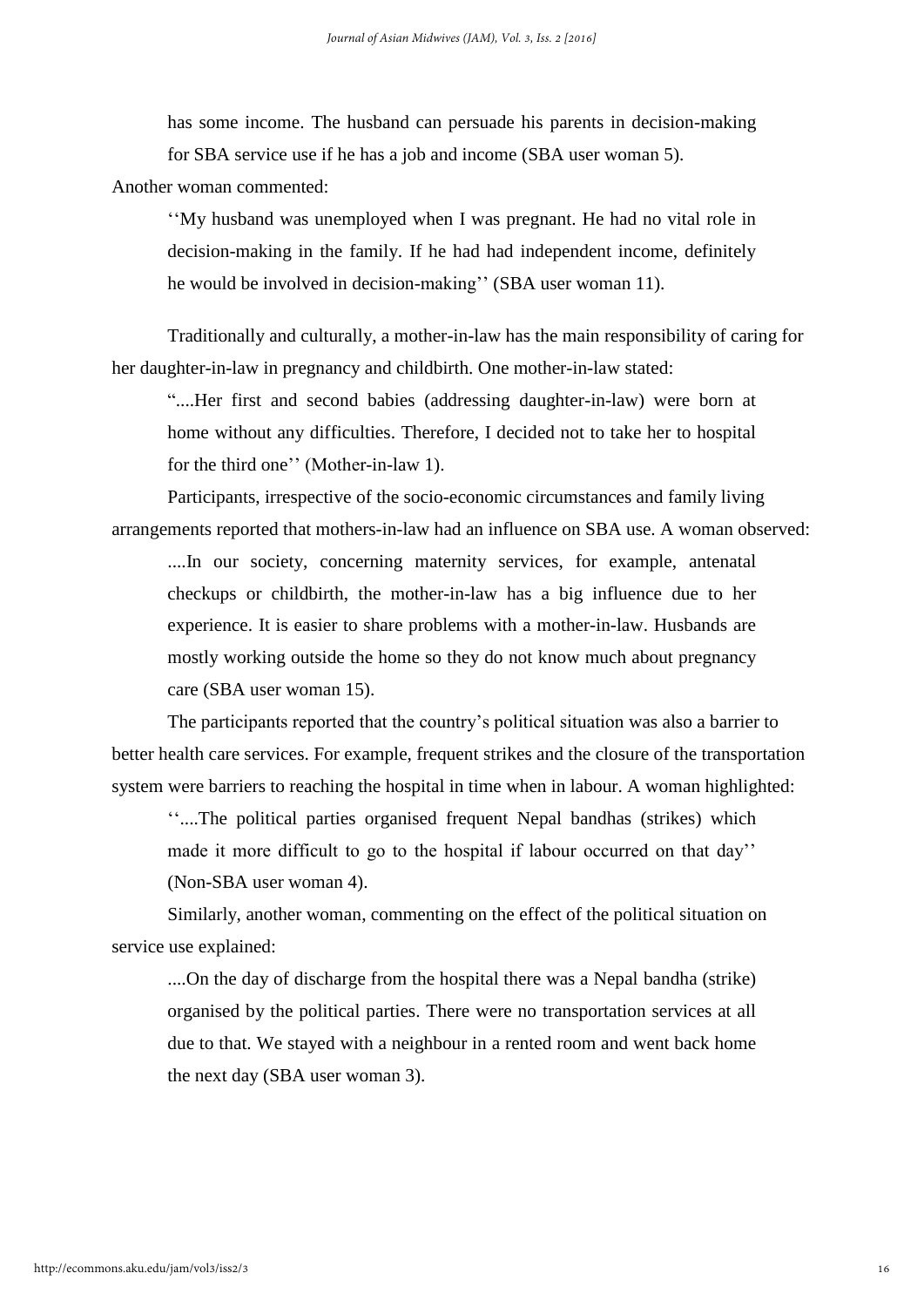#### **d) Attitude and quality of SBA services and hospital environment**

Most of the women who had given birth in a public hospital with the help of SBAs commented that the staff's attitude could encourage and/or discourage SBA service use. One woman stated:

Some of the nurses were very mouthy. They did not understand labour pain. They used very rude language saying that they are not going to have a baby in their life. A woman asked for help to change bed sheets, but a nurse told her to do it by herself. However, a few of them are very kind and polite too (SBA user woman 6).

Women were disinclined to use the services of SBAs partly because they were male, usually doctors. Women felt embarrassed about delivering with the help of a male doctor even though they felt they needed help. One SBA service user elaborated:

The male doctors were there helping with delivery... (laughs). I felt shy but what could I do? The pain was more intense than the embarrassment at that time. I closed both eyes and did not look anywhere when male doctors were helping with the delivery (SBA user woman 1).

The women reported that the difficulty of maintaining privacy and confidentiality is another barrier to SBA service use. The hospital room was open with no curtains and no way of maintaining privacy after the baby was born, for example:

....The male doctor inserted his hand into my vagina and other nurses were standing looking at that (pause for a while…) maybe they were in training. I felt bad seeing that a group of people looking at me. There were no curtains and no private room so this made it difficult to change my clothes and breastfeed the baby after delivery. We could see each other and other people (visitors) could see us easily (SBA user mother 1).

## **Discussion**

This study tried to explore women's experiences and perceptions regarding why they want or do not want to uptake SBA services during childbirth in rural Nepal. Women's lack of autonomy in decision-making, attitudes of SBAs, and quality of services affected SBA service use. More specifically, the implications of social inequality as related to caste and gender, and a lack of rural health services also affect SBA service use. Some of these barriers could be changed in the short term, e.g. training of SBAs, and with limited resources; but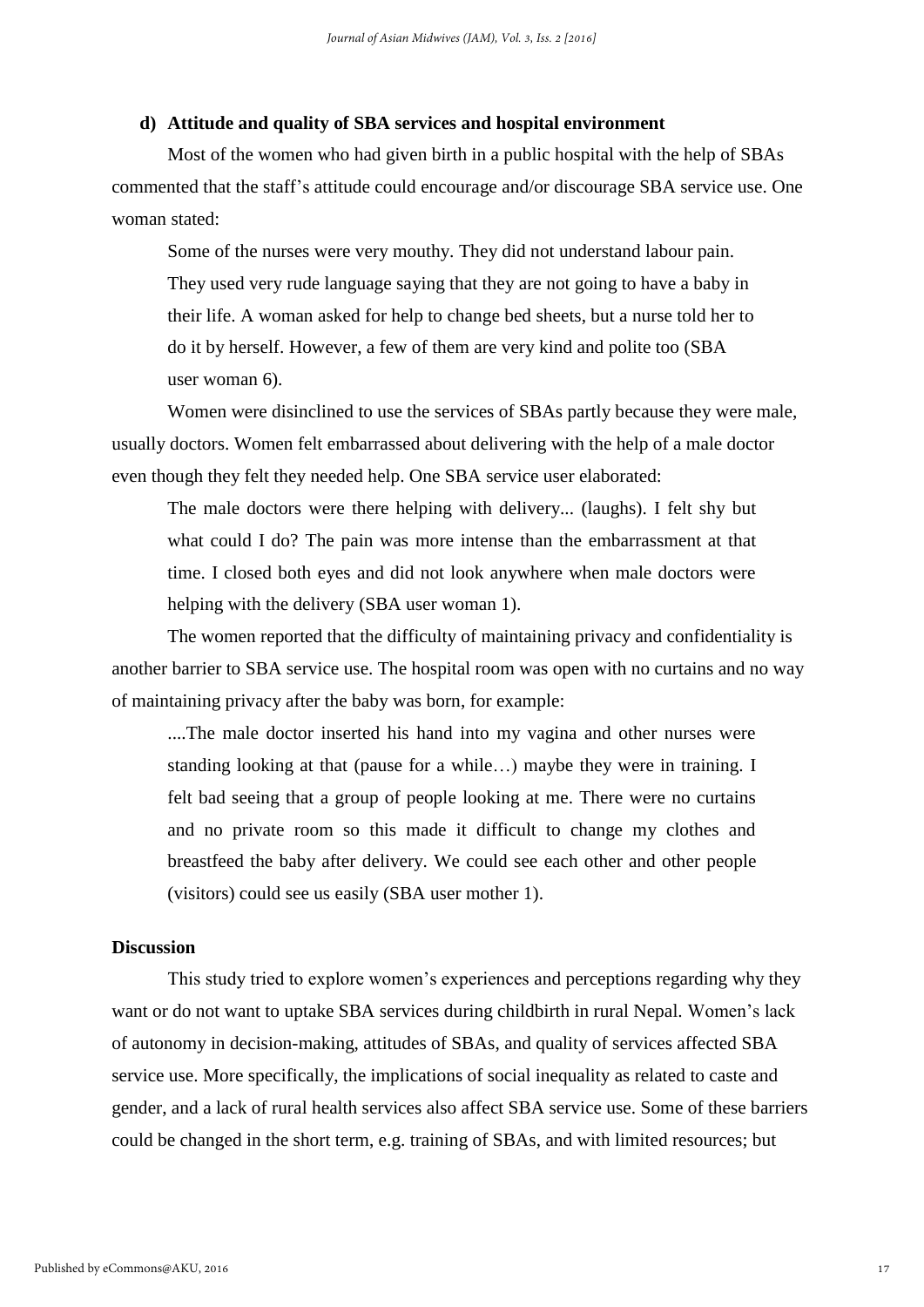others are more fundamental and impossible or too costly to change, such as the nature of the terrain affecting access to urban based facilities.

Nepal is a multicultural and diverse society with more than one hundred different castes/ethnic groups.<sup>31</sup> Regarding childbirth, there are differences in health beliefs, practices, and care-seeking behaviour among different cultural and ethnic groups of women in rural Nepal.<sup>32</sup> While there has been some positive impact on women's lives in terms of access to health services through increased awareness<sup>33</sup>, this qualitative study suggests that it is still the case that higher caste women and those from educated and more affluent socio-economic groups make more use of health services than poor, low caste, and illiterate women. Women's lack of autonomy in decision-making is a major factor influencing use of SBA services. Limited autonomy is based on cultural and gender norms. Findings from this study suggest that there is some evidence of changing societal perceptions and cultural shifts, for example, in the existence of nuclear families (including female headed households). Additionally, some women have their own income which also has a positive impact on SBA service use. However, due to the culture and women's lack of autonomy, even better educated women may not feel able to challenge the age and gender norms in decisionmaking.<sup>33</sup> This reflects women's overall status in society as well as cultural beliefs about childbirth.

Limited involvement (even of educated women) in decision-making reflects the continuing importance of the older generation in younger women's choices. In fact, women are often culturally isolated during pregnancy and many lack knowledge about reproductive health and reproductive rights. Pregnancy is widely considered as a taboo subject based on gender norms; that pregnancy is a 'women's matter'.<sup>11</sup> Hence, the decision to use SBAs is affected by many traditions in societies like Nepal, for example, the lack of open discussion regarding pregnancy related matters, as these are associated with sexual activities and, sometimes, the view prevails that women should not be seen to be pregnant.<sup>34</sup>

The caste system still largely determines people's socio-economic position and indicates someone's status in the Nepalese society. <sup>35</sup> However; this study suggests that social inequality may not be as apparent in a rural community. This raises the question; whether this is partly due to political changes. The abolition of monarchy and the establishment of Nepal as a republic in 2006 may be influencing cultural changes in every aspect of people's lives. However, there are still social inequalities based on gender, caste, economic status, and place of residence affecting women's lives in many ways, including health service utilisation. Gender discrimination can be seen in the difference in the literacy rates between males (71%)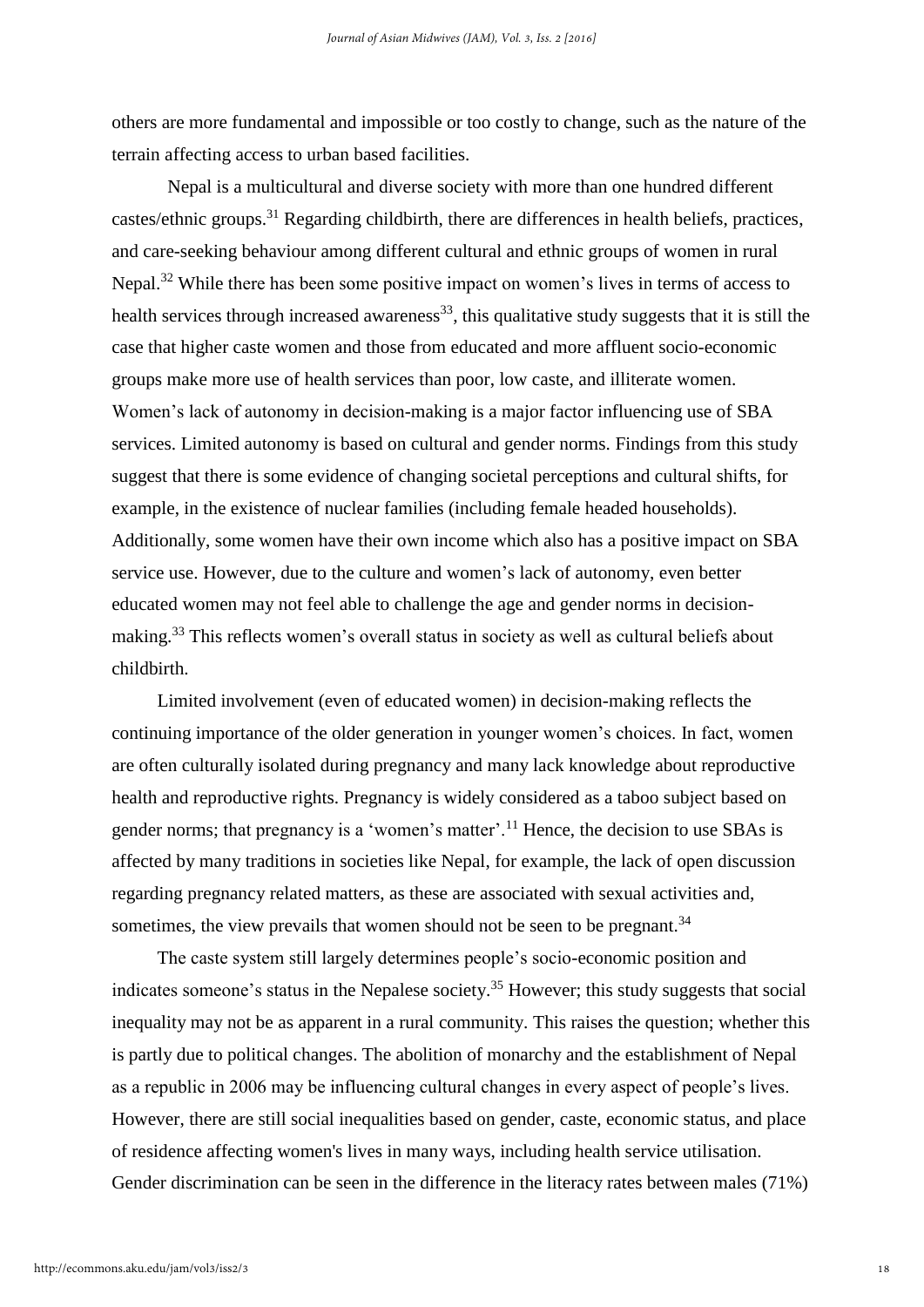and females (46%), over 15 years, with significant implications for women's life chances and choices.<sup>36</sup> It is likely that these differences are higher in low caste ethnic, rural communities and deprived groups.<sup>37</sup>

Culturally, after marriage, it is customary for a woman to move in with her husband's family and, traditionally, most families in Nepal still live in extended families.  $^{14, 38}$  As a daughter-in-law, a young married woman has to perform her duties under the supervision of her mother-in-law and follow her ideas and suggestions. In such situations the senior member of the family is the final decision-maker. Thus, a daughter-in-law, as a junior member of the family, cannot make her own decisions if her ideas and wishes do not accord with those of her mother-in-law. Conversely, in extended families, mothers-in-law have more responsibility for caring for their daughters-in-law during and after pregnancy. The gendered nature of pregnancy and childbirth generally makes it easier for the daughter-in-law to share pregnancy related experiences with her mother-in-law. However, as mentioned, the embarrassment and taboo surrounding reproductive and sexual matters may make intergenerational communication difficult, including in relation to the health needs of young women, and may also impact the use of modern health services.

By tradition, in many Nepalese communities, pregnancy and childbirth is considered to be a 'woman's issue' and men are excluded. For example, generally husbands are not allowed to be present in the labour and birth room although women may feel discomfort in an unfamiliar environment and some might want support from husbands.<sup>39</sup> However, in the Nepalese culture, men are considered only as resource providers with regard to health care use, and in some communities, a man is considered shameless or cowardly if he shows an interest in his wife's pregnancy in front of his family members or friends. This limited role in their wives' pregnancies and related health matters in the Nepalese culture has been noted across South Asia.<sup>38, 40</sup> This can be contrasted with the situation in many developed countries; for example, the involvement of partners in pregnancy matters (including at childbirth) is reported to be almost universal in the UK.<sup>41</sup>

Data from this study confirm that rural women face inequalities in maternal health service utilisation; these are related to poor infrastructure, such as the absence of roads; distances from hospitals; and lack of transportation services as found elsewhere.<sup>42</sup> These factors discourage rural women from using the services of SBAs by rendering the hospital services inaccessible and disproportionately expensive.

Continuing political instability in Nepal and frequent strikes organised by different political parties also reduce the use of SBA services, as these lead to an increase in the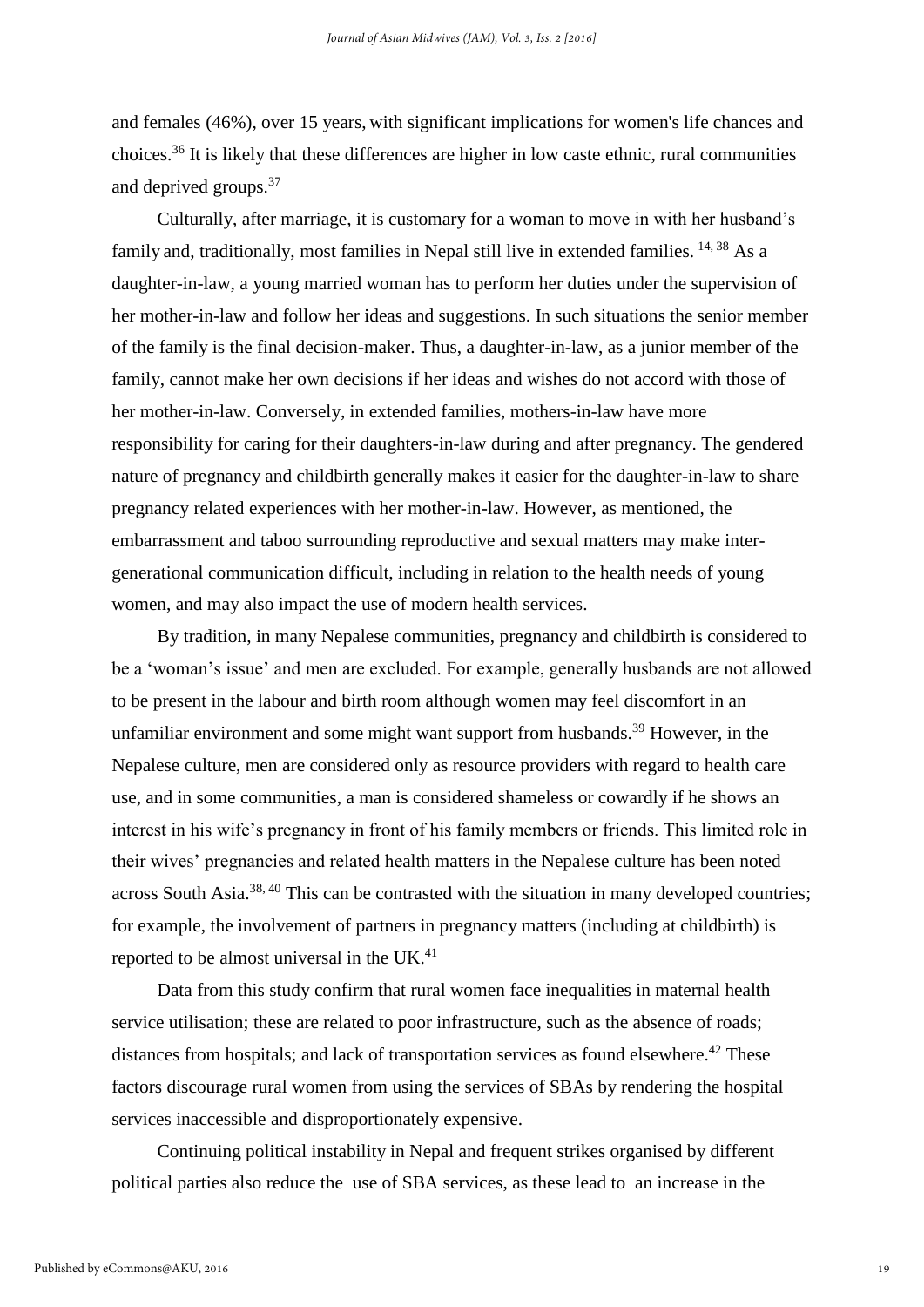financial costs and security risks for reaching health facilities. A study on armed conflict and health outcomes in Nepal has shown that the adverse political situation has had a negative effect on the use of health services, as echoed in this study as well.<sup>43</sup>

In addition to issues of access, this study also showed that women had concerns about the quality of maternity services provided in the public hospitals, which all the SBA service user respondents attended. Positive interpersonal aspects of maternity care are crucial for ensuring that women take up SBA services. For pregnant women, the relationship with the care providers and the maternity care system influences the uptake of service.<sup>44</sup> This study shows that some women who had their first babies in hospital reported changing their minds about delivering subsequent babies in the hospital after unsatisfactory experiences with SBAs, which they felt led to poor quality of care.

Lack of privacy, health workers' disrespect, and poor confidentiality are other important issues that influence whether women go to hospital for childbirth. Lack of respectful care or efforts to maintain women's dignity by SBAs in the hospital also discourages women's use of SBA services. While the women had no specific complaints about the treatment received from the medically trained staff (gynaecologists and obstetricians), there was a gender related issue, since women expressed shame and embarrassment about being examined by a male doctor. D'Ambruso and colleagues state that a positive attitude by SBAs (providing respectful care and encouragement through polite behaviour) could promote women's use of SBA services in the future, while negative attitudes (neglect, shouting, and use of rude language) are discouraging. <sup>22</sup> In some instances reported in this study, SBAs behaved in a superior way with women, rather than showing respect through polite behaviour and communication, which also discourages women's SBA services uptake.

## **Conclusion**

Factors that appear to influence SBA services use include cultural factors affecting women's lack of autonomy in resource control and decision-making. Issues of access related to both the status of the respondents as members of a rural community and to the economic circumstances of individual families are also vital. The difficult terrain of the country, widespread poverty and illiteracy, and limited resources (or their mismanagement) for the improvement of existing services are also affecting SBA services uptake. Traditional and cultural attitudes and gender-related factors pose challenges when considering how policies could be changed and services developed to meet the needs of rural women who are pregnant.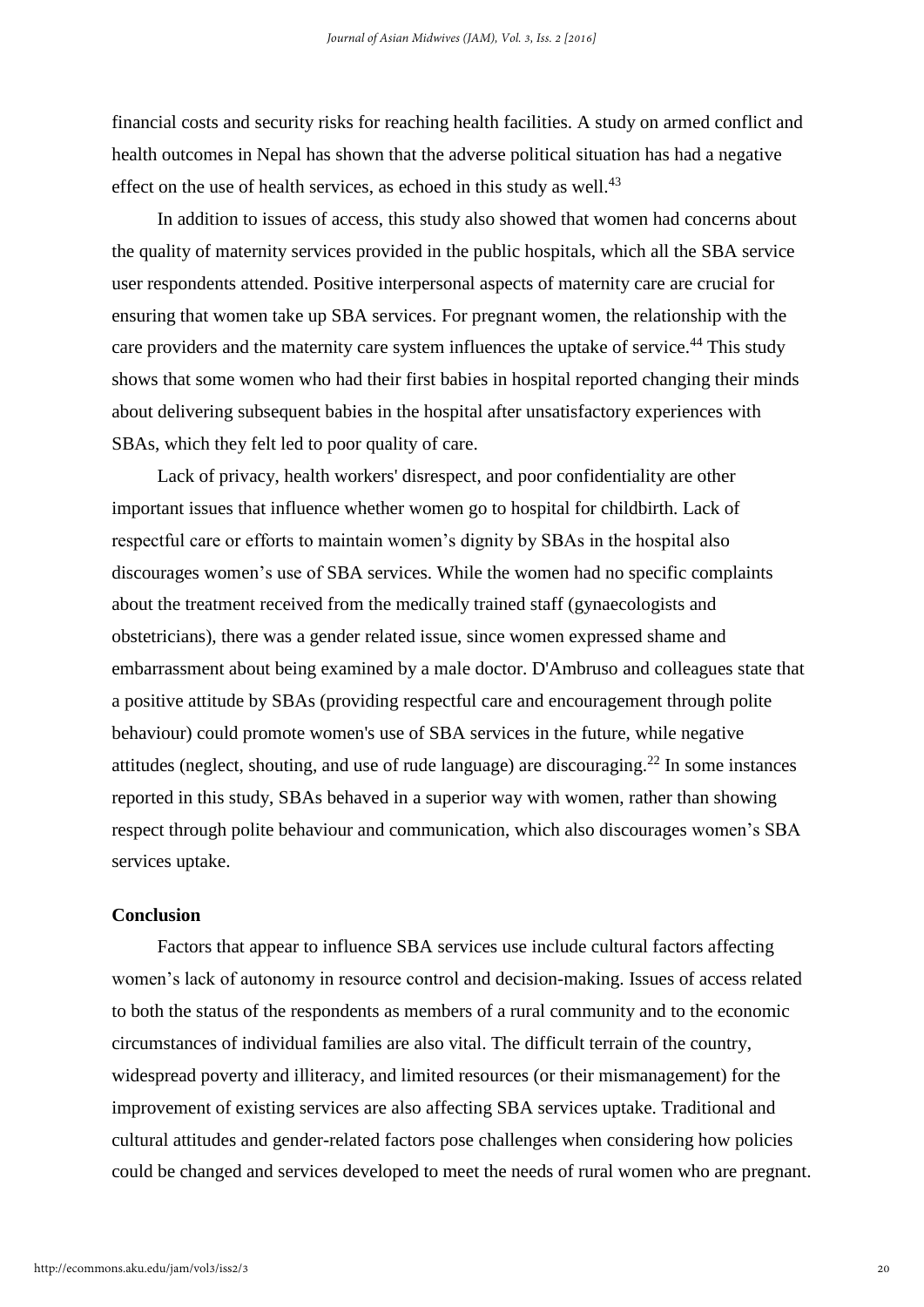However, the qualitative data about women's actual experiences of hospital based maternity care and their preferences with regard to future service use have yielded new knowledge and two findings in particular have implications for the improvement of existing services and the development of new ones. Respondents who had attended hospitals in order to receive care by SBAs generally described this as a negative experience, due to the rude behaviour of female SBAs and the poor physical standards of the facility; these have direct implications for the training and management of staff.

There have been some improvements in health outcomes in Nepal over the last few decades but there are still significant challenges related to increasing the efficiency and quality of the health services, including the training, deployment, and management of SBAs themselves. To date, women's experiences and preferences have been overlooked in service design and development, and there is a specific need for maternity service developments in the rural areas. The establishment of a fully trained cadre of midwives, operating according to a professional code of ethics, could improve the quality of care in existing facilities.

#### **Acknowledgements**

The authors are indebted to all the mothers, husbands, mothers-in-law and a father-inlaw who provided valuable information for this study and to the female interviewer for her support in connecting to the local community.

# **Conflict of interest statement**

The authors have declared that there is no conflict of interest.

## **References**

- 1. United Nations. The Millennium Development Goals Report. United Nations, New York, 2011.
- 2. World Health Organisation, United Nations International Children's Emergency Fund, United Nations Fund for Population Activities & World Bank. Trends in maternal mortality: 1990 to 2010. WHO, Geneva, 2012.
- 3. Koblinsky, M., Conroy, C. Kureshy, N. Stanton, ME. & Jessop, S. Issues in programming for safe motherhood. Mother Care Arlington, VA: John Snow Inc 2000.
- 4. World Health Organization. Making pregnancy safer: The critical role of the skilled attendant. A joint statement by *WHO, ICM & FIGO*, Geneva, 2004.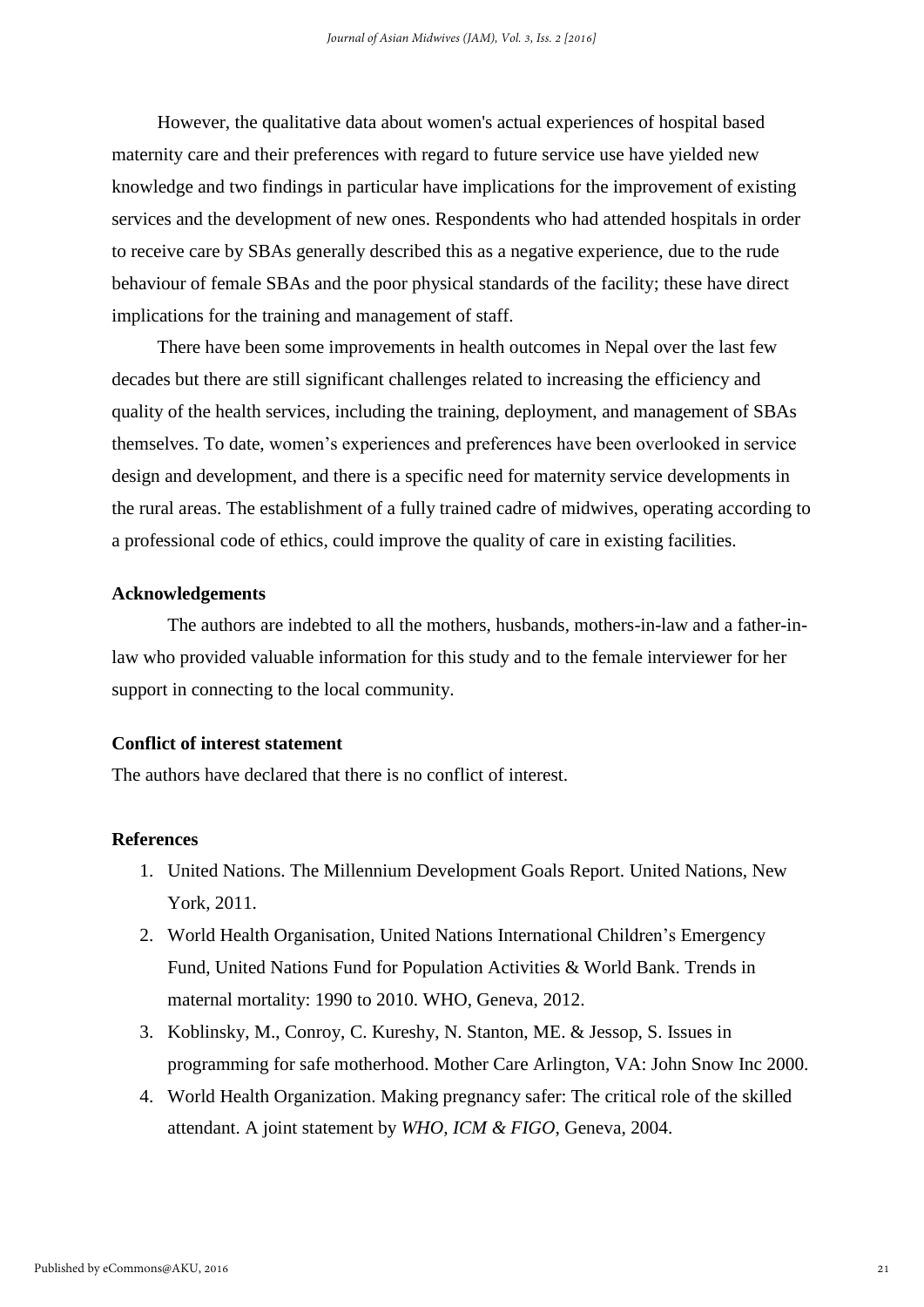- 5. World Health Organisation. Achieving Millennium Development Goal 5: Target 5A and 5B on reducing maternal mortality and achieving universal access to reproductive health. Briefing note on achieving Millennium Development Goal (MDG) 5. Department of Reproductive Health and Research, WHO, Geneva, 2009.
- 6. Hogan, MC., Foreman, KJ. Naghavi, M. Ahn, SY. Wang, M. Makela, SM. Lopez et al. Maternal mortality for 181 countries, 1980-2008: A systematic analysis of progress towards Millennium Development Goal 5*. The Lancet, 2010,* 375:1609-1623.
- 7. Hussein. J., Bell, J. Iang, MD. Mesko, N. Amery, J. & Graham, W. An appraisal of the maternal mortality decline in Nepal. *PLoS ONE, 2011,* 6, 5.
- 8. Pant, PD., Suvedi, BK. Pradhan, A. Hulton, L. Matthews, Z. & Maskey, M. Investigating recent improvements in maternal health in Nepal: Further analysis of the 2006 Nepal Demographic and Health Survey. Calverton, Maryland, USA: Macro International Inc, 2008.
- 9. Nepal Demography and Health Survey. Nepal Demographic and Health Survey 2011. Nepal Ministry of Health and Population, New ERA, and ICF International, Calverton, Maryland, 2011.
- 10. Witter, S., Khadka, S. Subedi, HN. & Tiwari, S. The national free delivery policy in Nepal: Early evidence of its effects on health facilities*. Health Pol & Plan, 2011,* 26, 2:84-91.
- 11. Pradhan, A., Subedi, BK. Barnett, S. Sharma, SK. Puri, M. Poudel, P. & Chitrakar Rai, S. KC, NP. & Hulton, L*.* Nepal maternal morbidity and mortality study 2008/2009. Family Health Division, Department of Health Services, Ministry of Health and Population, Kathmandu, Nepal, Programming for Safe Motherhood. Mother Care Arlington, VA: John Snow Inc, 2010.
- 12. Futura, M., & Salway, S. Women's position within the household as a determinant of maternal health care use in Nepal. *Int Fam Plan Persp,* 2006, 32, 1:17-27.
- 13. Wagle, RR., Sabroe, S. & Nielsen, BB. Socio-economic and physical distance to the maternity hospital as predictors for place of delivery: An observation study from Nepal. *BMC Pregnancy Childbirth, 2004,* 4, 8.
- 14. Matsumura, M., & Gubhaju, B. Women's status, household structure and the utilisation of maternal health services in Nepal. *Asia Pac Pop J, 2001,* 16, 1: 23-44.
- 15. Baral, YR., Lyons, K. Skinner, J. & van Teijlingen, ER. Determinants of skilled birth attendants for delivery in Nepal*. Kathmandu Uni Med J, 2010,* 8, 3: 325-332.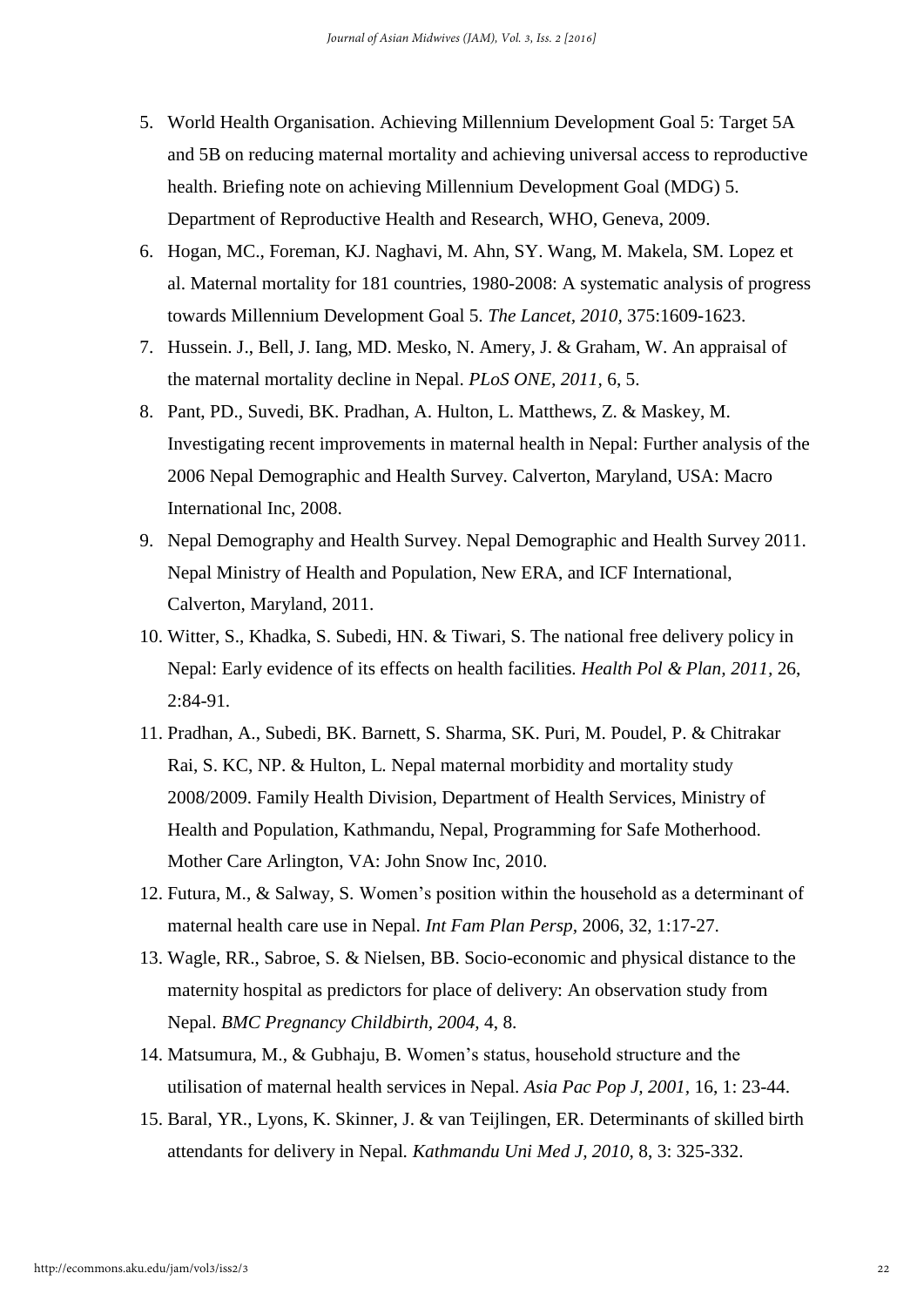- 16. Baral, YR., Lyons, K. Skinner, J. & van Teijlingen, ER. Maternal health services utilisation in Nepal: Progress in the new millennium? *Health Sci J, 2012,* 6, 4:618- 633.
- 17. Borghi, J., Ensor, T. Neupane BD. & Tiwari, S. Financial implications of skilled birth attendance at delivery in Nepal. *Trop Med Int Health,* 2006, 11, 2: 228-237.
- 18. Acharya, LB., & Cleland, J. Maternal and child health services in rural Nepal: Does access or quality matter. *Health Pol Plan, 2000,* 15, 2: 223-229.
- 19. Sharma, S. Reproductive rights of Nepalese women current status and future directions. *Kathmandu Uni Med J, 2004,* 2, 1: 52-54.
- 20. District Profile. District development committee, information, and data collection centre, Kaski District Health Services, Pokhara, Nepal, 2011.
- 21. Bogren, MU., Van Teijlingen, ER. & Berg, M. Where midwives are not yet recognized: A feasibility study professional midwives in Nepal. *Midwifery, 2013, 29,*  10:1103-1109.
- 22. D'Ambruoso, L., Abbey, M. & Hussein, J. Please understand when I cry out in pain: Women's accounts of maternity services during labour and delivery in Ghana*. Public Health, 2005,* 5:140.
- 23. Bryman, A. Social research methods*, (4th edn.).* Oxford University Press, Oxford, 2012.
- 24. Harris, FM., van Teijlingen, ER. Hundley, V. Farmer, J. Bryers, H. Caldow, J. et al. The buck stops here: Midwives and maternity care in rural Scotland. *Midwifery, 2011,* 27, 3: 301-307.
- *25.* Belgrave, LL., Zablotsky, D. & Guadagno, MA. How do we talk to each other? Writing qualitative research for quantitative readers*. Qual Health Res, 2002, 12, 10: 1427-1439.*
- 26. Van Teijlingen, ER. & Hundley,V. Pilot studies in family planning and reproductive health care. *J Fam Plan Reprod Health Care,* 2005, 31, 3: 219-221.
- 27. Twinn, S. An exploratory study examining the influence of translation on the validity and reliability of qualitative data in nursing research. *J Adv Nurs, 1997,* 26, 2: 418- 423.
- 28. Small, R., Yelland, J. & Lumley, J. Cross-cultural research: Trying to do it better. 2. Enhancing data quality. *Aust NZ J Public Health, 1999,* 23, 4:390-395.
- *29.* Kirkpatrick, P. & van Teijlingen, ER. Lost in Translation: Reflecting on a Model to Reduce Translation and Interpretation Bias. *Open Nur J, 2009, 3, 25-32.*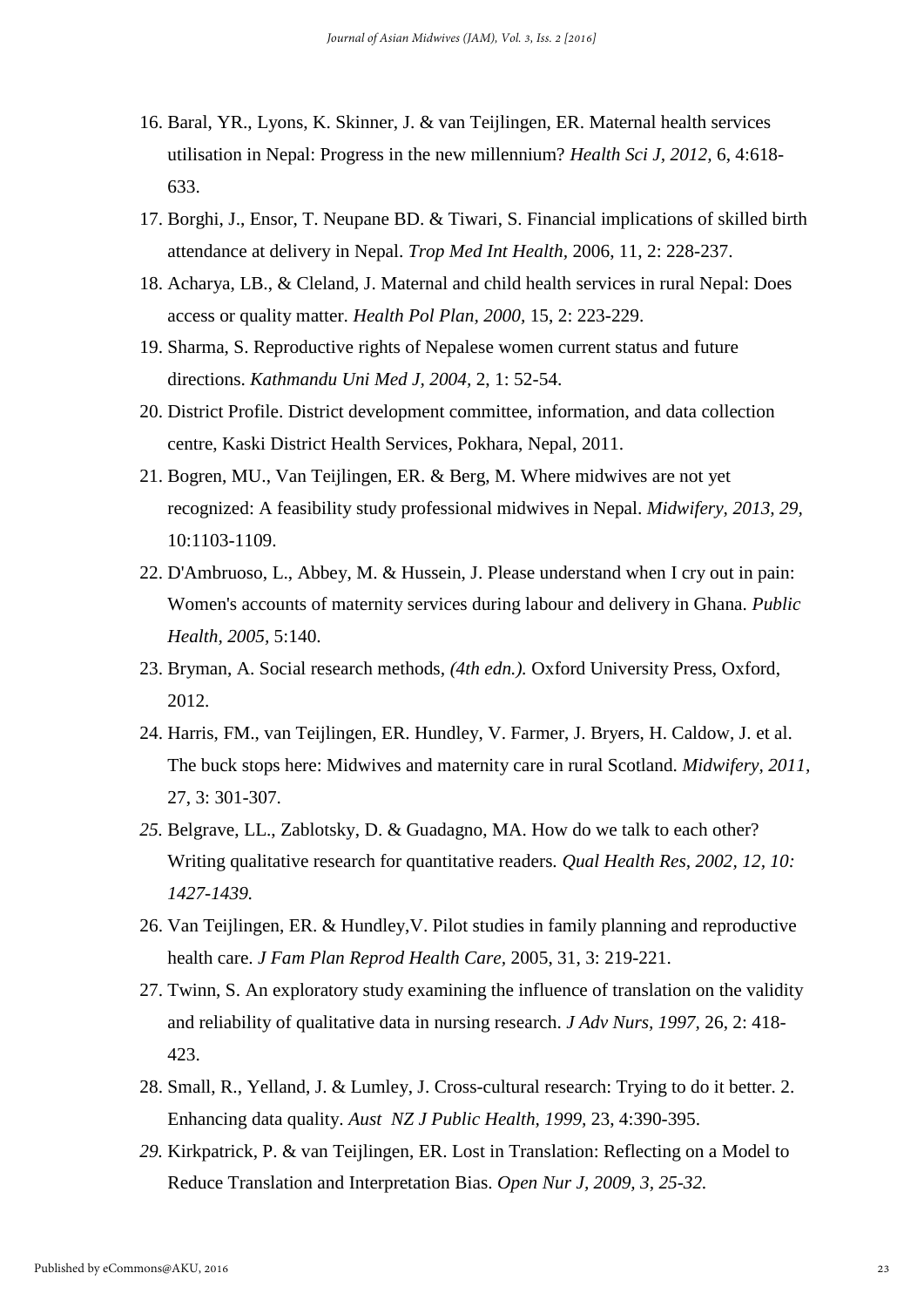- 30. Thomas, J., & Harden, A. Methods for the thematic synthesis of qualitative research in systematic reviews*.* National Centre for Research Methods Working Paper Series Number (10/07), London, 2007.
- 31. Central Bureau Statics. Population monograph of Nepal*.* Central Bureau of Statistics, Vol. 1, Kathmandu, Nepal, 2003.
- 32. Manadhar, M*.* Ethnographic perspectives on obstetric health issues in Nepal. A literature review. Nepal safer motherhood project. Department of Health Services, Ministry of Health and Department of International Development, Kathmandu, Nepal, 2000.
- 33. Acharya, M. Gender equality and empowerment of women in Nepal. UNFPA, Kathmandu, Nepal, 2007.
- 34. Mumtaz, Z., & Salway, SM. Understanding gendered influences on women's reproductive health in Pakistan: Moving beyond the autonomy paradigm. *Soc Sci Med,* 2009, 68, 7:1349-1356.
- *35.* Bennett, L., Dahal, DR. & Govindasamy, P. Caste, ethnic and regional identity in Nepal: Further analysis of the 2006 Nepal Demographic and Health Survey. Calverton, Maryland, USA: Macro International Inc, 2008.
- 36. Central Intelligence Agency. The world facts book. Nepal economy overview. Available in [http://www.indexmundi.com/nepal/economy\\_overview.html,](http://www.indexmundi.com/nepal/economy_overview.html) accessed February, 2013.
- 37. Government of Nepal. Women development programme annual progress report, 2010-2011. Women Children and Social Welfare Ministry, Department of Women and Children, Shreemahal, Lalitpur, Nepal, 2012.
- 38. Mullany, CB., Becker, S. & Hindin, MJ. The impact of including husbands in antenatal health education services on maternal health practices in urban Nepal: Results from a randomized controlled trial. *Health Edu Res, 2007,* 22, 2:166-176.
- 39. Sapkota. S., Kobayashi, T. & Takase, M. Husband's experiences of supporting their wives during childbirth in Nepal. *Midwifery, 2012,* 28: 45-51.
- 40. Mumtaz, Z., & Salway, S. Gender, pregnancy and uptake of antenatal care services in Pakistan. *Sociol Health Illness, 2007,* 29, 1:1-26.
- 41. Redshaw, M., & Heikki, K. Delivered with care: A national survey of women's experience of maternity care 2010*.* The National Perinatal Epidemiology Unit, University of Oxford, Oxford, 2010.